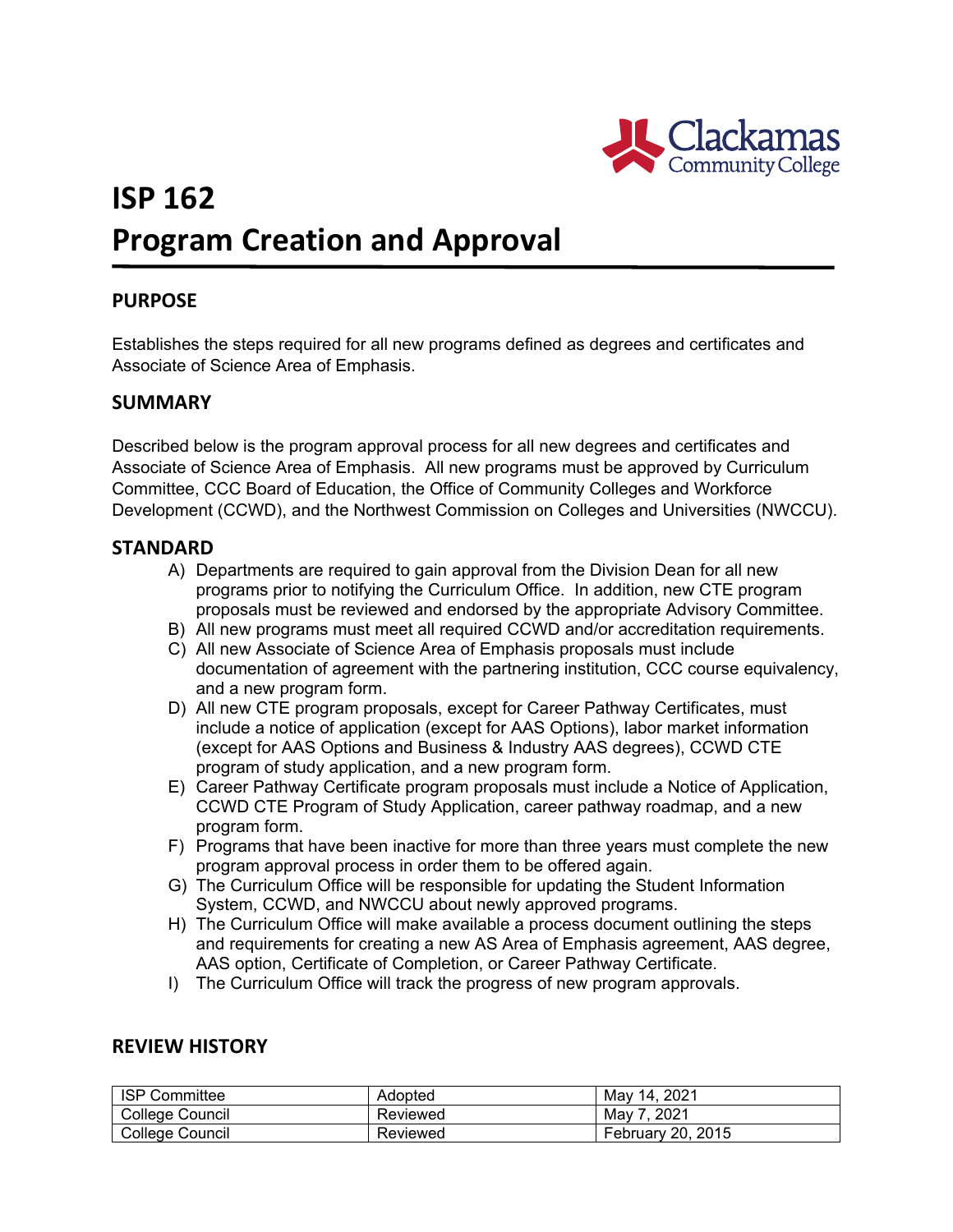| -<br>Council<br>wollede f | Pevleweu | 2004<br>ററ<br>ں ال<br>. uar   |
|---------------------------|----------|-------------------------------|
| ⊜ouncii<br>ollege.        | 'evieweg | 2000<br>Jar<br>ノト<br>. iuai v |